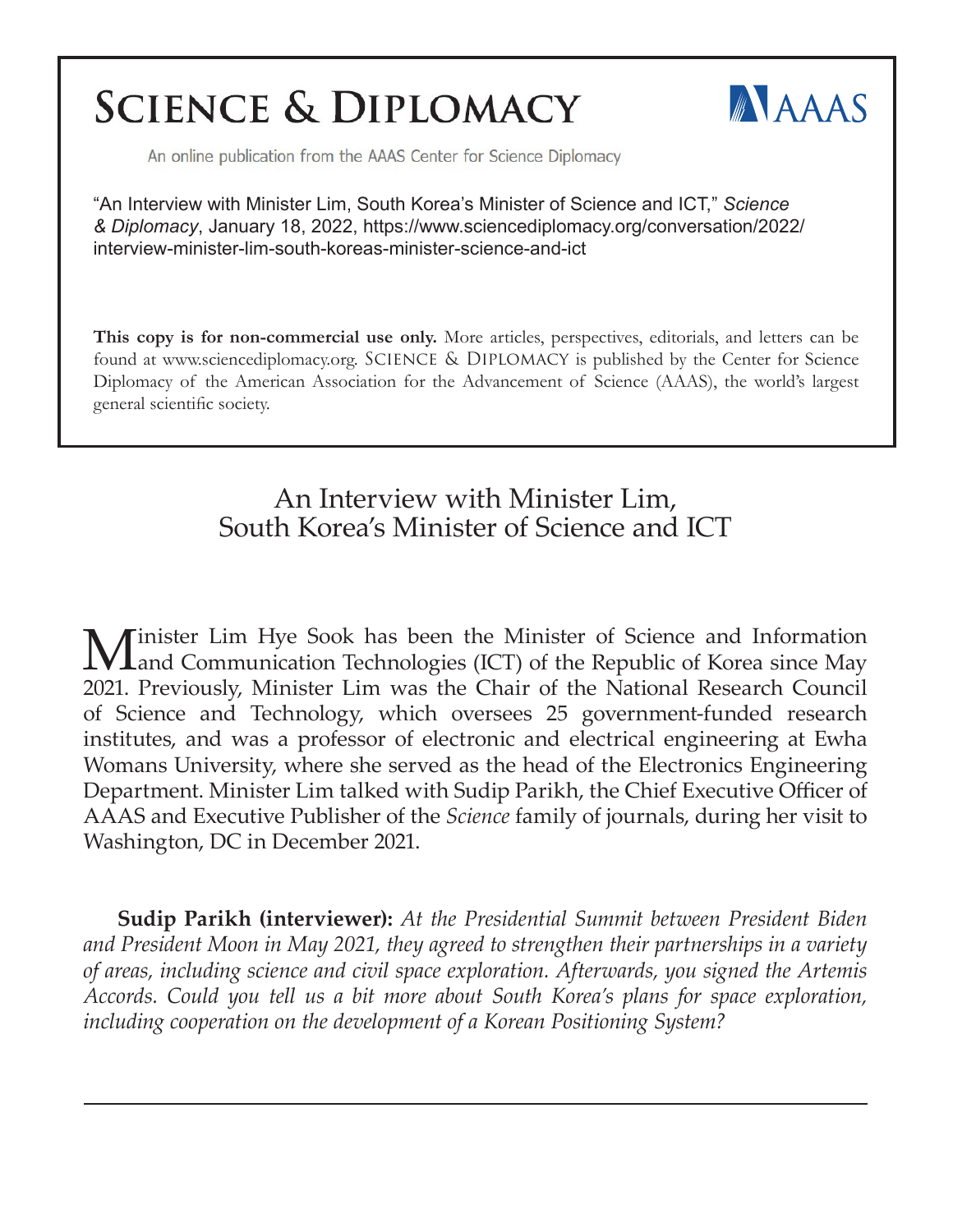**Minister Lim:** President Moon and President Biden did agree to strengthen their partnerships in civil space exploration and work together in related areas at the Summit, but also agreed to support the Republic of Korea's (ROK) development of the Korean Positioning System (KPS) and enhance its compatibility and interoperability with the U.S. GPS by signing the Joint Statement by the United States and ROK on Civil Global Navigation Satellite Systems Cooperation in May 2021.

As a follow-up to the aforementioned partnerships, the Korean government will start the development of the KPS in 2022, expecting more precise satellite navigation services to be available in the future by using both KPS and GPS on the Korean peninsula. The government is planning to allocate KRW 3.7 trillion (US\$3.1 billion) for the next fourteen years (2022–2035) to develop a total of eight satellites and ground systems.

In addition, the ROK became the tenth country to sign the Artemis Accords. As part of the Artemis program, the Korean government will launch the Korea Pathfinder Lunar Orbiter (KPLO) in August of 2022 with NASA's ShadowCam to seek proper landing sites on the moon for the Artemis human exploration mission. The ShadowCam was successfully delivered to South Korea and mounted to the KPLO in August 2021. Furthermore, the ROK is broadening its scope of cooperation by participating in NASA's Commercial Lunar Payload Service (CLPS) initiative under the Artemis approach. Korea's Lunar Space Environment Monitor (LUSEM) will be delivered to the moon by the CLPS lunar lander, scheduled to be launched in 2024.

**Parikh:** *Another point of collaboration discussed at the Presidential Summit was supporting greater interaction between STEM experts, and empowering women and girls in these fields. These are two of AAAS' priorities as well. What are the plans for increasing scientific exchanges and encouraging girls and women to pursue S&T careers? I am especially interested in your perspective since your career has included many firsts, including your current position as the first woman to be the Minister of Science and ICT.*

**Minister Lim:** Following the discussion at the Presidential Summit, the Ministry of Science and ICT is planning to implement the "Brain Link" program, starting next year, in a bid to increase interaction among STEM experts in key scientific areas and to carry out joint research between Korea's four main science research institutes, and their U.S. counterparts. Each research institute will plan joint research with U.S. universities and research centers, on space and artificial intelligence, among other topics, while also conducting talent exchanges. In addition, the Ministry will provide Korean researchers with a wider range of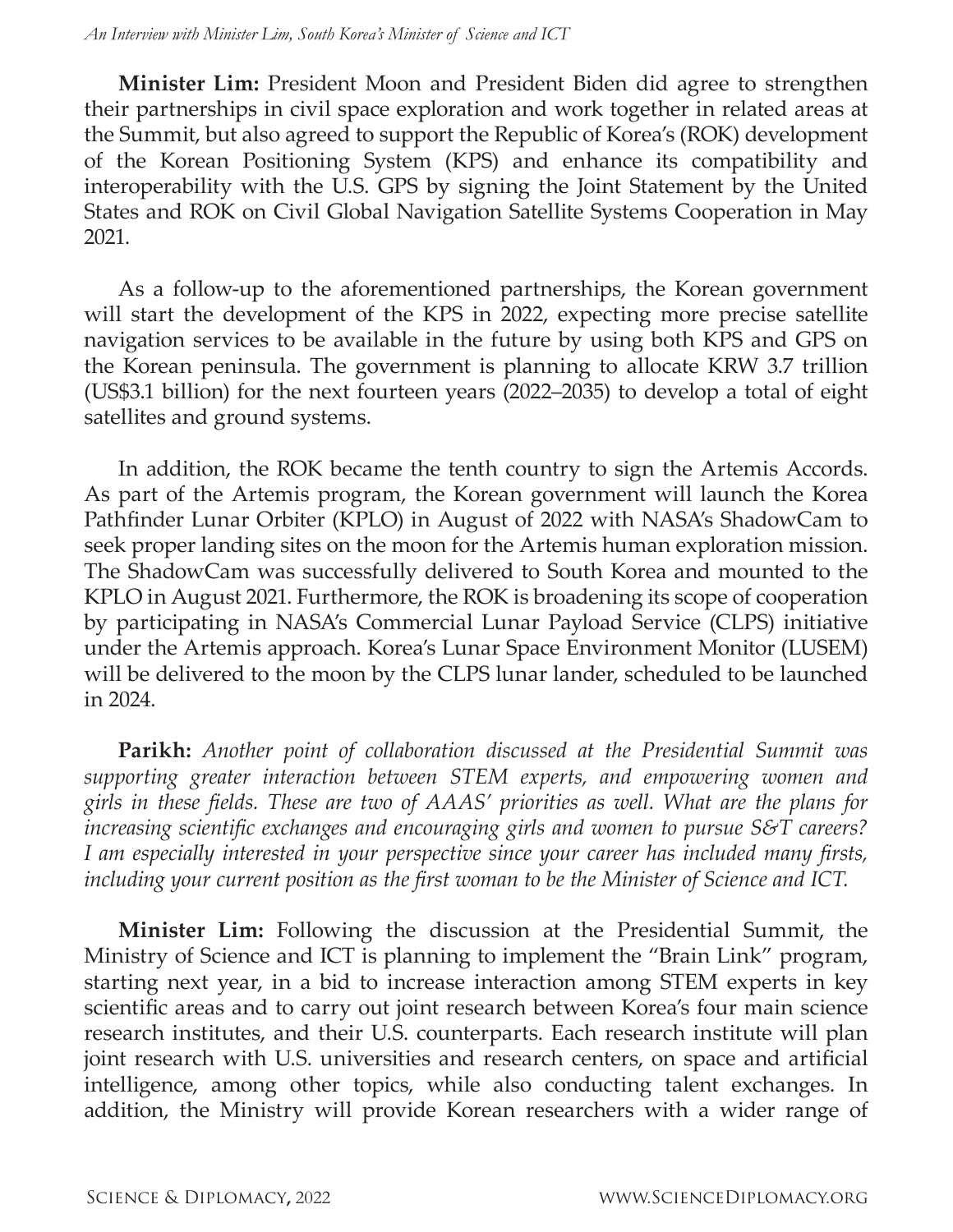opportunities to visit the U.S. institutes, carry out joint research, and attend workshops for scientific exchange.

As regards empowering women and girls in STEM, based on my experience as a female scientist, I am striving to foster an environment where female scientists and engineers can unlock their potential. To this end, the Ministry is encouraging the recruitment of female scientists and engineers while also expanding support for women who have paused their careers to care for their children, namely by making it easier to return to work after maternity leave. In addition, the Ministry is running a taskforce to prepare measures to provide childcare during research projects so that women can strike a balance between work and life. Furthermore, the Ministry is planning to expand training and mentoring programs to nurture female experts to become leaders in emerging industries such as artificial intelligence, software development, and carbon management technologies.

**Parikh:** *The Korean New Deal, which is composed of the Green and Digital New Deals, aims to transform the Korean economy. The Ministry of Science and ICT (MSIT) is administering the Digital New Deal, which involves developing state-of-the art technologies in areas such as big data, cybersecurity, and AI. Could you elaborate on the Digital New Deal and its regional and international implications?*

**Minister Lim:** The Korean government has been implementing the Korean New Deal since July 2020 to overcome the financial difficulties triggered by the COVID-19 pandemic, and to lead a digital transformation across the entire economy and society. Under the Digital New Deal 2.0, the ROK is planning to invest a total of KRW 49 trillion (US\$41 billion) by 2025 in four areas: i) data, network, and AI ecosystem enhancement, ii) advancement of non-contact infrastructure, iii) nurturing emerging, hyper-connected industries, and iv) digitizing social overhead capital (SOC). The following table provides comparisons of the first and second versions of the Digital New Deal along with additional details: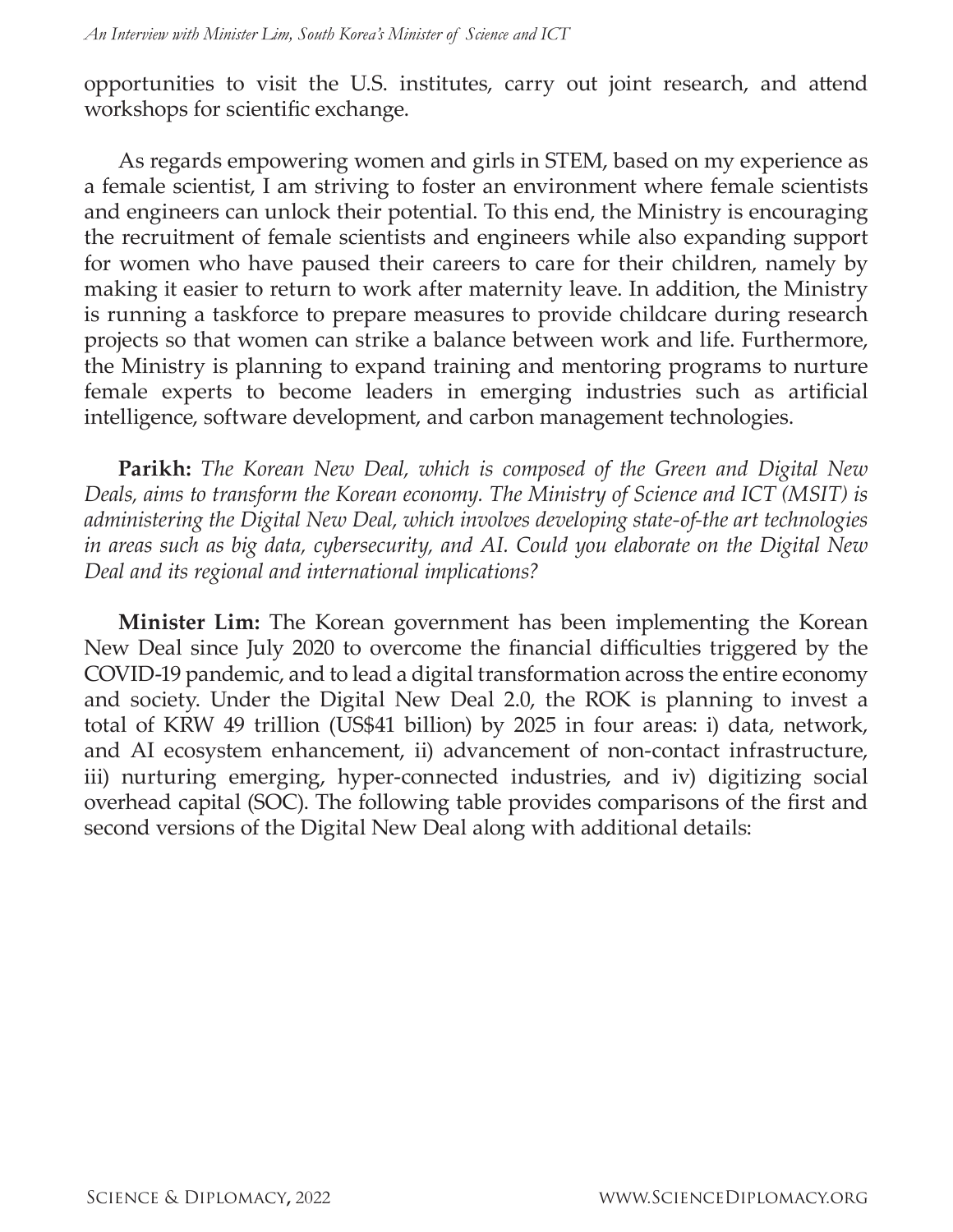

*Table on South Korea's Digital New Deal. Credit: MSIT*

Just as the New Deal of the 1930s accelerated the recovery of the U.S. economy, the ROK is preparing the Digital New Deal to boost the Korean economy and to accelerate its digital transformation by tapping into Korea's world-class ICT infrastructure and talent. This initiative is a steppingstone for economic recovery and innovative growth in a short period of time, thanks to public participation. With the "Data Dam" project, which allows the accumulation and use of about 4,300 types of data related to finance, transportation, culture, and healthcare, the ROK saw more than a 14% increase in the domestic data market year-over-year and a rise in the number of data and AI-based companies.

In order to facilitate a rapid digital transformation, MSIT provided vouchers to more than 120,000 small- and medium-sized companies and start-ups to access and purchase public data at a discounted rate, and helped about 8,000 smart factories and 4,000 micro-business owners to adopt new digital technologies. Further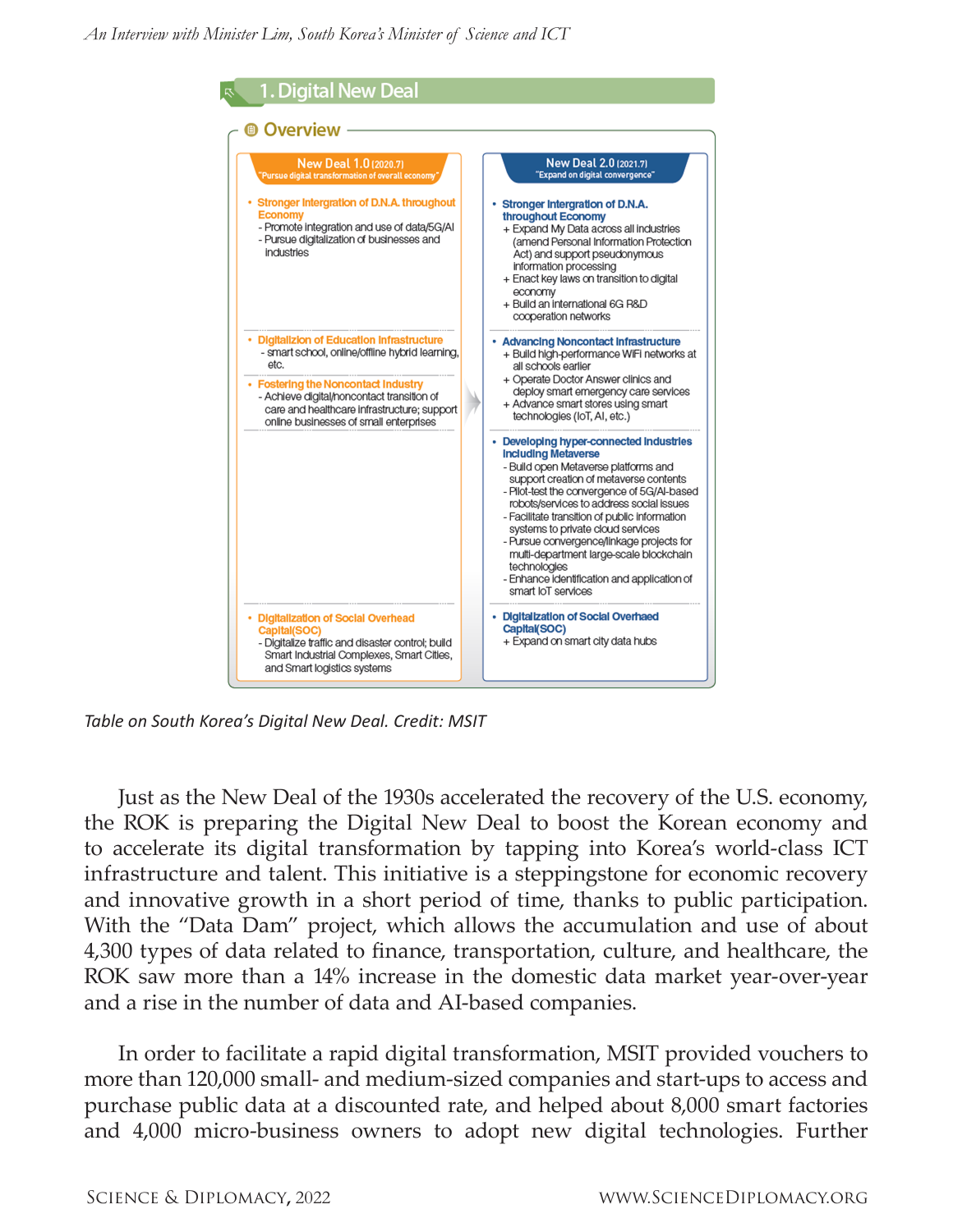efforts were made to nurture 30,000 digital talents, and trainings were provided to improve the digital competency of vulnerable populations such as the disabled and the elderly, so that the benefits of the transformation can be shared with everyone.

The Digital New Deal is expected to have a global impact, setting an example for countries around world and sharing lessons learned on digital policies and the experiences of digital transformation of Korea's small and big companies.

**Parikh:** *AAAS has robust programs on science policy and science diplomacy and is focused on integrating science into decision-making by building stronger relationships with policymakers and diplomats. How is MSIT strengthening South Korea's international cooperation in science and technology?*

**Minister Lim:** MSIT has created a comprehensive plan called the "Science and Technology Basic Plan" with medium to long-term goals and directions of science and technology policy. This plan addresses ways to invest in scientific progress, nurture talent, spread achievements in R&D, and secure promising and emerging technologies. The fifth five-year basic plan will commence in 2022. In addition, MSIT operates the Presidential Advisory Council on Science and Technology (PACST), which carries out activities such as deliberation on the decision-making process in relation to science, technology, and innovation policy. The Advisory Council provides consultation on and reviews key science and technology policies and systems, including the basic plan as well as research and development budgets.

In addition, MSIT is playing a central role in coordinating the government and businesses for South Korea's diplomacy in science and technology. MSIT is communicating with the science and technology communities of the private sector on a regular basis and providing diverse programs, including BrainLink, space cooperation projects, and cooperation with CERN and ITER. Understanding the importance of intra-government cooperation, MSIT is also hosting a Director-Generals' meeting in partnership with the Ministry of Foreign Affairs to discuss key agenda items regarding diplomatic cooperation.<sup>1</sup>

*After their conversation, Minister Lim and Dr. Parikh exchanged gifts. From the South Korean delegation, Dr. Parikh received a replica of the King Diadem Ornament. In return, AAAS presented Minister Lim with a glass replica of the first printed issue of* Science *magazine. Both delegations emphasized the importance of scientific collaboration between the U.S. and South Korea. In addition to visiting AAAS, Minister Lim's trip to the U.S. in December 2021 included meetings with the White House Office of Science and Technology Policy, the National Science Foundation, and the Federal Communication Commission to build upon the agreements at the May 2021 Presidential Summit.²* **SD**